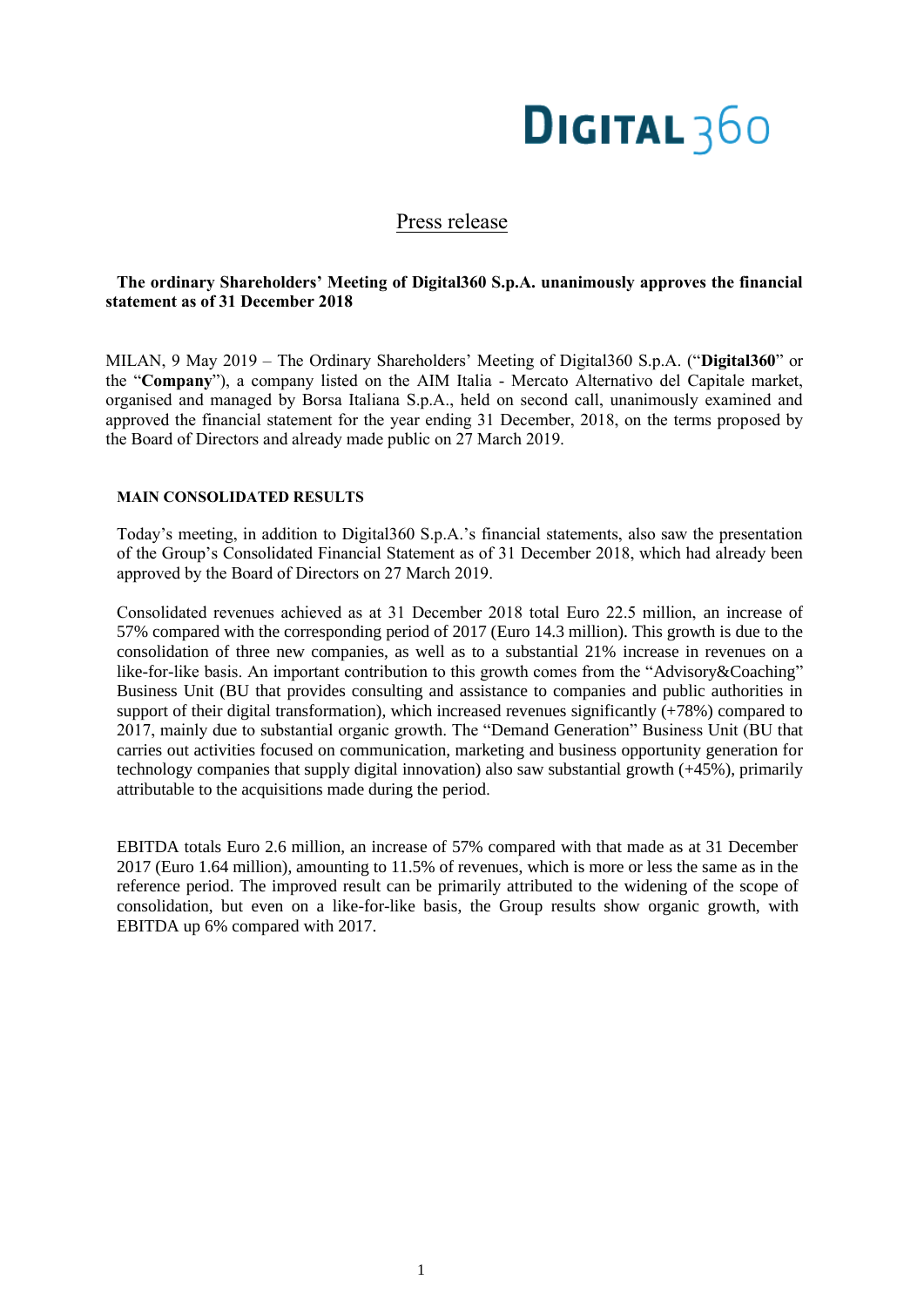

Adjusted<sup>1</sup> EBITDA is Euro 1.14 million, an increase of 51% on the value as at 31 December 2017. On a like-for-like basis, however, adjusted EBIT fell by 27%, because of the increase in amortisation of intangible assets, which grew as a result of the investments made for innovations in the technology platforms and in the offering, based on innovative "As-A-Service" (*Engine*) business models and, therefore, on long-term growth.

The *adjusted* consolidated net profit is Euro 0.59 million, against Euro 0.53 million in 2017, amounting to 2.6% of revenues.

The Group's (negative) net financial position increased from Euro 2.6 million as at 31 December 2017 to Euro 4.6 million as at 31 December 2018. The change over the 12-month period reflects the amounts used for investments and acquisitions during the period. Shareholders' equity increased from Euro 7.8 million as at 31 December 2017 to Euro 8.6 million as at 30 June 2018. The change is largely attributable to the capital increase of Euro 900,000 made in the context of the acquisition operations.

## **RESULTS OF THE PARENT COMPANY**

In the 2018 financial year the parent company, Digital360 S.p.A., recorded an income of Euro 3.145 million, entirely accounted for by services provided to companies within the Group. The year ended with a net profit after taxes amounting to Euro 103,591 and, as proposed by the Board of Directors, the Shareholders' Meeting resolved to allocate 5% equal to Euro 5,180 to the legal reserve, and the remaining part, amounting to Euro 98,411, carried forward.

The Company announces that a copy of the financial statement as of 31 December 2018, reported in abbreviated form pursuant to Article 2435-bis of the Italian Civil Code and in-line with Italian accounting standards, is available to the public at its registered office in Milan and on the Company website at www.digital360.it.

*This press release is available on the Company website at www.digital360.it.*

\* \* \*

\*\*\*

 $<sup>1</sup>$  The adjusted values do not take into consideration depreciation/amortisation related to consolidation differences as at</sup> 31 December 2018.